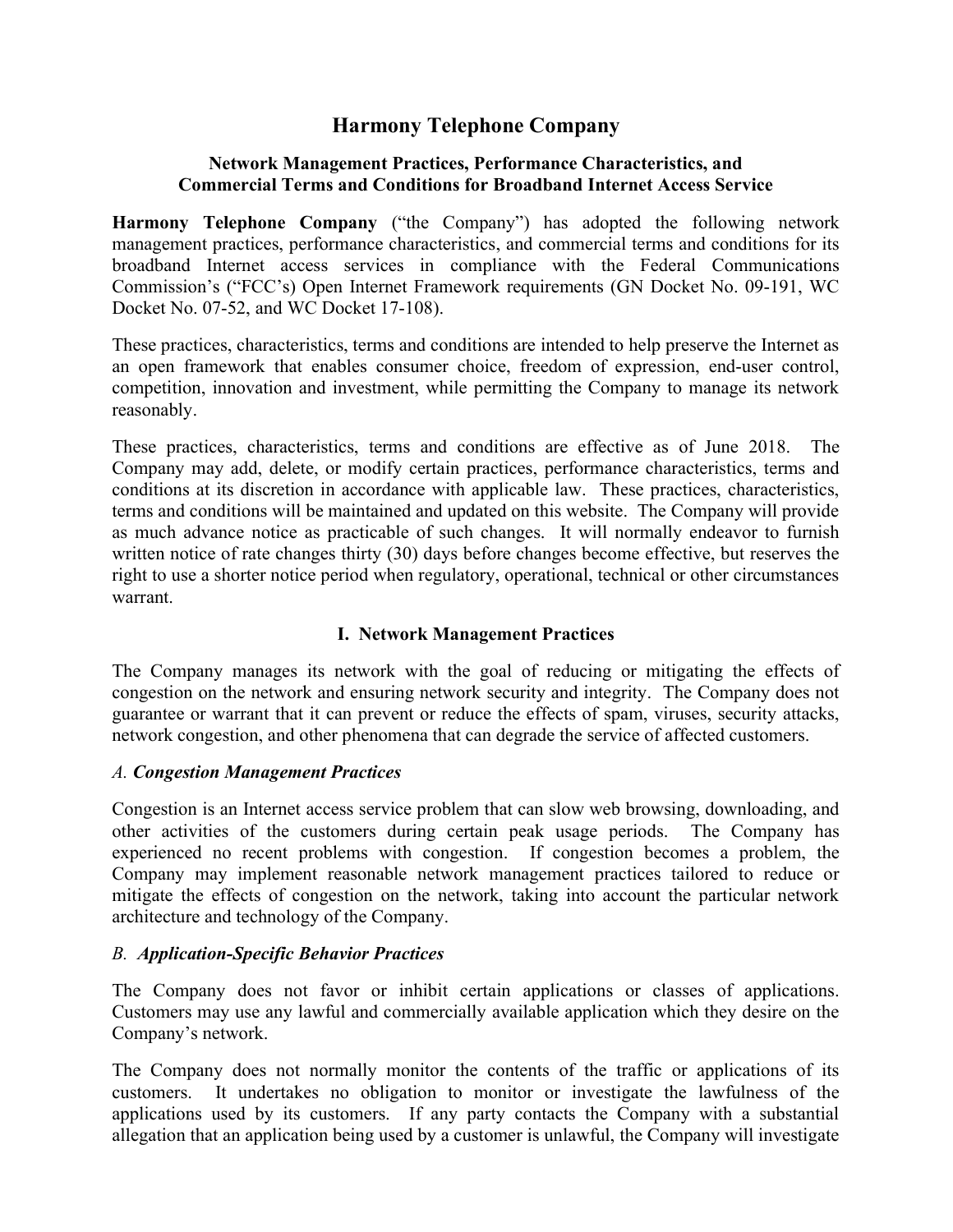the matter (including consultation, as it deems appropriate, with attorneys, consultants, federal or state regulators, and/or federal, state or local law enforcement agencies), and will take appropriate actions to deal with the use of applications that are demonstrated to be unlawful.

Customers may occasionally develop their own applications, or modify commercially available applications. The Company will not prohibit the use of customer-developed or modified applications unless there is a reasonable belief that such applications will cause harm to its network.

The Company does not block or rate-control specific protocols or protocol ports.

The Company does not modify protocol fields in ways that are not prescribed by the applicable protocol standards.

#### C. Device Attachment Rules

The Company does not have any approval procedures that must be satisfied before a device can be connected to its network. Customers may use any lawful, compatible, and commercially available device which they desire on the Company's network, as long as such device does not harm or circumvent the network and is not intended to redistribute Company's broadband Internet access services, except as may be specifically permitted in a customer's service agreement.

The Company does not normally monitor the devices used by its customers. It undertakes no obligation to monitor or investigate the lawfulness of the devices used by its customers. If any party contacts the Company with a substantial allegation that a device being used by a customer is unlawful, the Company will investigate the matter (including consultation, as it deems appropriate, with attorneys, consultants, federal or state regulators, and/or federal, state or local law enforcement agencies), and will take appropriate actions to deal with the use of a device that is demonstrated to be unlawful.

## D. Security Practices

The Company does not normally monitor the traffic of its customers. It undertakes no obligation to monitor or protect such customer traffic from spam, viruses, denial-of-service attacks, or other malicious, unlawful or unwanted activities.

The Company recognizes that customers can purchase spam filtering and anti-virus software from commercial vendors to meet their needs. The Company may from time to time offer antispam and/or anti-virus software or services to customers who desire to purchase them from the Company. When offered, these software or services will be described and priced in other sections of this website. Customers are free to obtain anti-spam and/or anti-virus software or services from any source they desire, as long as such software or services do not disrupt or degrade the traffic of other customers of the Company or harm the network.

A customer that is subjected to a denial-of-service attack, or similar malicious, unlawful or unwanted activity, is urged to notify the Company as soon as possible. The Company will work with the customer, other service providers, federal and state regulators, and/or law enforcement to determine the source of such activity, and to take appropriate, and technically and economically reasonable efforts to address the matter.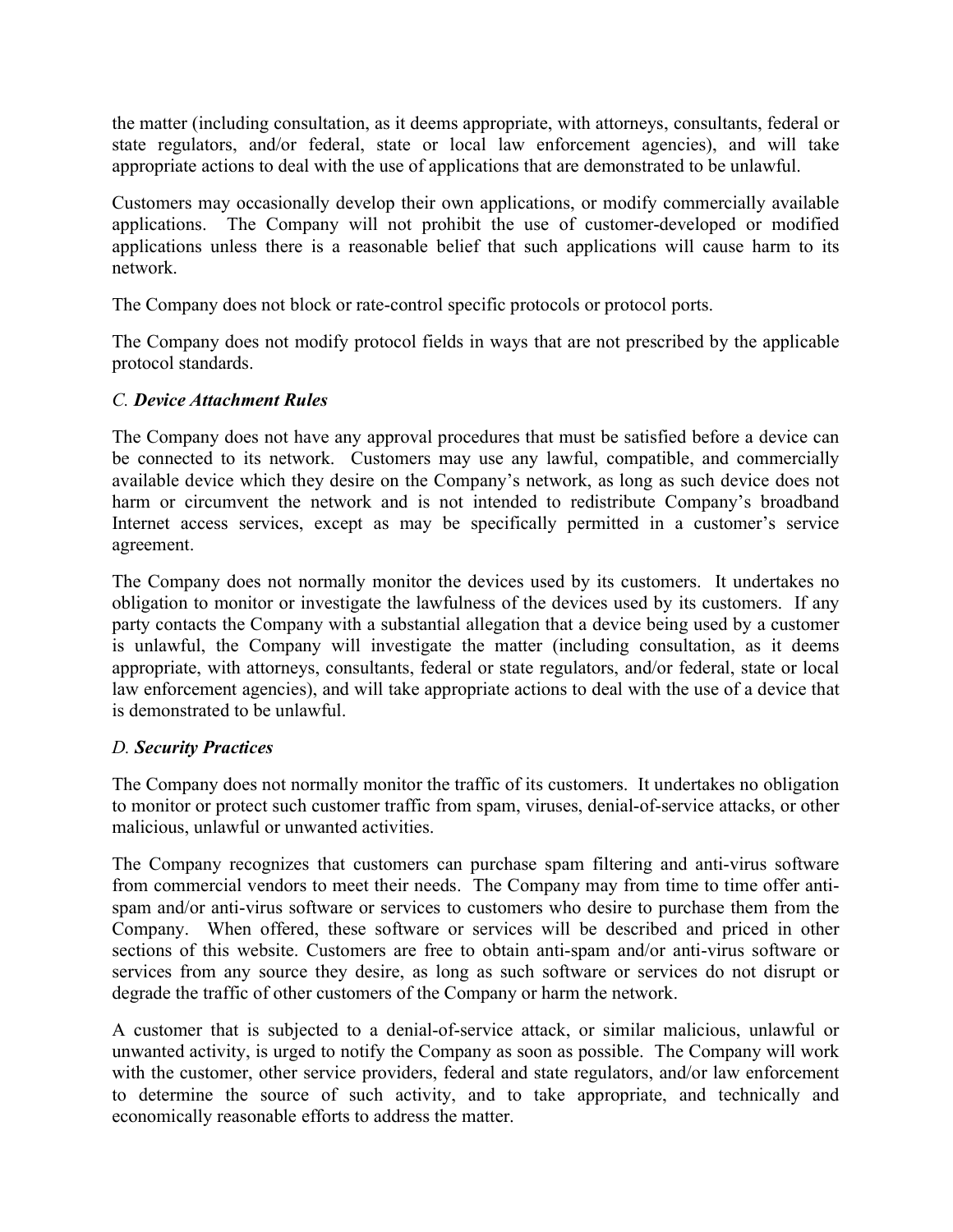The Company employs commercially appropriate security procedures to protect its network and its customer records from unauthorized access by third parties. The Company does not guarantee that it can protect customers from any and/or all security breaches.

# E. Traffic Blocking

Subject to reasonable network management practices that may be implemented from time-totime, the Company does not knowingly and intentionally clock, impair, degrade or delay the traffic on its network so as to render effectively unusable certain content, applications, services and/or non-harmful devices. However, the Company notes that congestion may from time to time impair, degrade, or delay some traffic.

The Company does not charge edge service providers of content, applications, services and/or devices a fee simply for transporting traffic between the edge service provider and its customers.

## II. Performance Characteristics

The service and performance characteristics of the Company's broadband Internet access services are contained in the service offering portions of this website (https://www.harmonytel.com/internet/), the Company's general terms and conditions for Internet services (https://www.harmonytel.com/wp-content/uploads/Internet-Acceptable-Use.pdf) and the customer's service agreement.

## A. General Service Description

The Company's broadband Internet access service provides customers the capability to transmit data to and receive data from the Internet. The Company's broadband Internet access service utilizes current fiber optic and digital subscriber line technology.

Actual access speeds and time delays (latency) are impacted by the length, capacity and congestion of the Company's network, middle mile transport facilities (between the Company's service area and Internet nodes) and the Internet destination. The Company can assist customers in testing their own equipment and connection to determine the customer's actual access speed and latency.

The Company's service is suitable for real-time applications. The speed tier a customer subscribes to will impact the efficiency of the real-time applications.

## B. Impact of Specialized Services

The Company's network is used to provide IP Video services to end-users. This specialized service has not adversely affected the last-mile capacity available for the Company's broadband Internet access services, or the performance of such services. Significantly heavy use of specialized services (particularly IP video services) may impact the available capacity for and/or the performance of its broadband Internet access services.

## III. Commercial Terms and Conditions

The commercial terms and conditions of the Company's broadband Internet access services are contained in greater detail in the service offering portion of this website (https://www.harmonytel.com/internet/), the Company's general terms and conditions for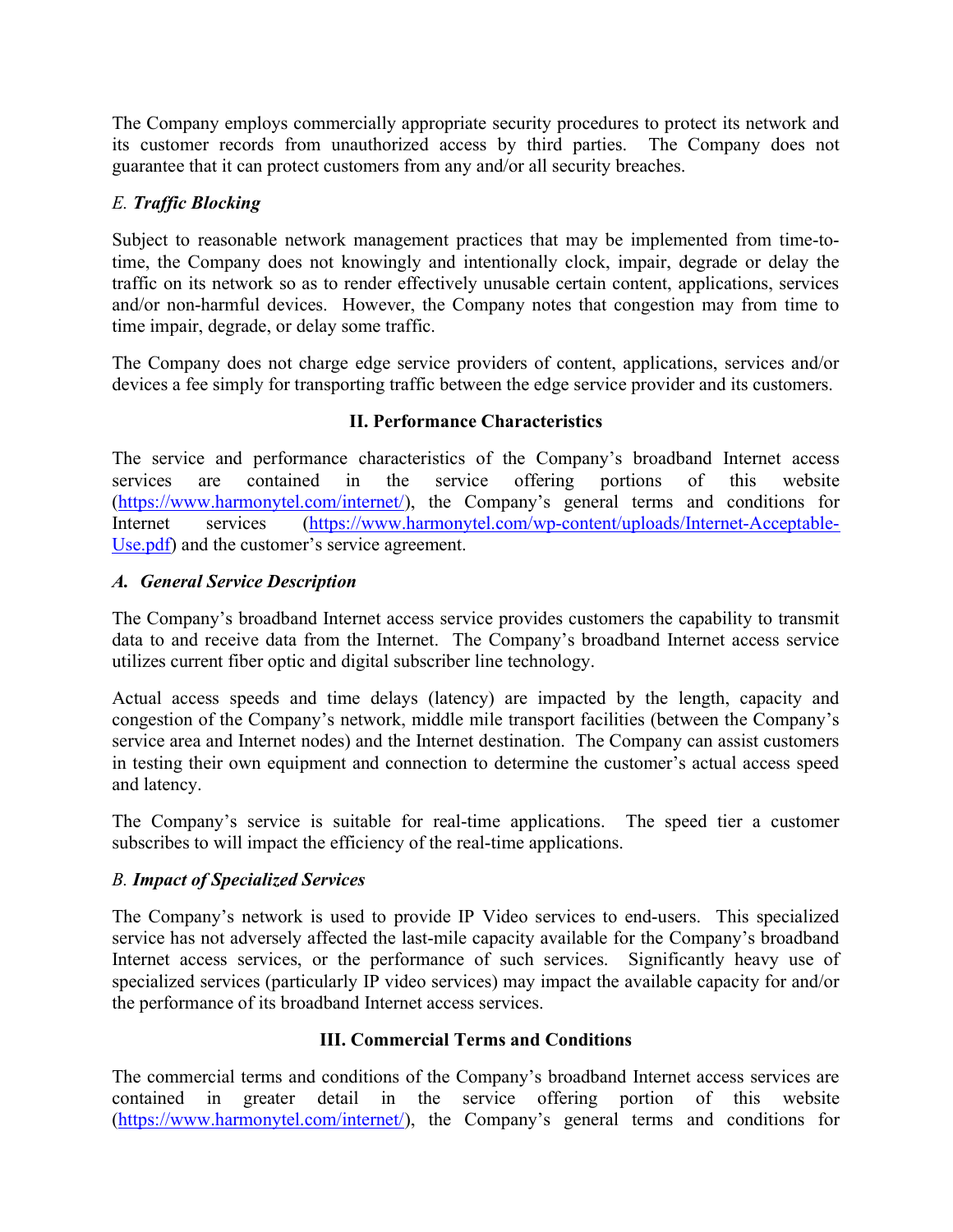Internet services (https://www.harmonytel.com/wp-content/uploads/Internet-Acceptable-Use.pdf) and the customer's service agreement.

## A. Pricing Terms and Conditions

The Company offers different tiers and levels of service at different prices, and changes the available tiers and levels of service as well as the prices from time to time. Currently available service tiers and levels, and prices for each are detailed in the service offering portion of this website (https://www.harmonytel.com/internet/).

The Company does not impose usage-based fees upon certain tiers or levels of its service

Fees for early termination (where applicable) and additional network services are contained in grater detail in the general terms and conditions for Internet service section of this website (https://www.harmonytel.com/internet/), and/or the customer's service agreement.

## B. No Unreasonable Discrimination

The Company does not unreasonably discriminate in its transmission of lawful traffic over the broadband Internet access services of its customers. It endeavors to give its customers as much choice and control as practicable among its different service offerings and among the content, application, service and device offerings of edge service providers. When reasonable network management practices entail differential treatment of traffic, the Company does not discriminate among specific uses, or classes of uses, of its network.

The Company does not block, impair, degrade or delay VoIP applications or services that compete with its voice services and those of its affiliates.

The Company does not block, impair, degrade, delay or otherwise inhibit access by its customers to lawful content, applications, services or non-harmful devices.

The Company does not impair free expression by actions such as slowing traffic from particular websites or blogs.

The Company does not use or demand "pay-for-priority" or similar arrangements that directly or indirectly favor some traffic over other traffic.

The Company does not prioritize its own content, application, services, or devices, or those of its affiliates.

## C. Privacy Policies

The Company's network management practices do not generally entail inspection of network traffic.

The Company does not retain, store or provide customer traffic information, except as required by law under the Communications Assistance for Law Enforcement Act ("CALEA"), the Foreign Intelligence Surveillance Act ("FISA") or other applicable national security or criminal statutes.

The Company does not collect, store or use traffic information to profile its customers in order to sell additional services to them, or for similar non-network management purposes.